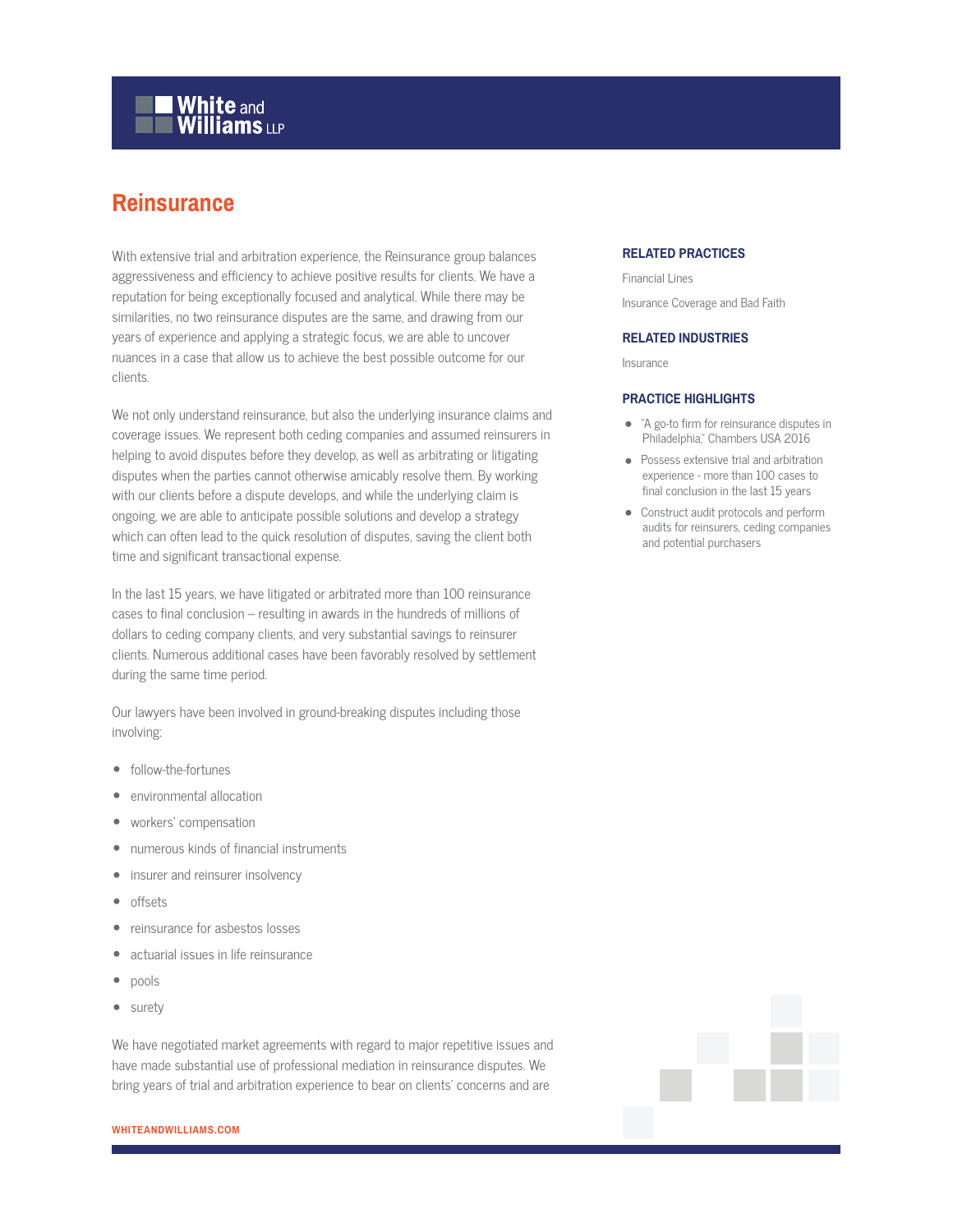

very knowledgeable about the leading industry arbitrators and experts.

### **Auditing and Counseling**

We construct audit protocols and perform audits for reinsurers, ceding companies and potential purchasers with particular experience in:

- Professional liability: attorneys, accountants, medical, architects, engineers, etc.
- Directors & Officers
- Other property/casualty risks
- Life, accident and disability
- Workers' compensation
- Health care and medical malpractice liability programs

On behalf of reinsurance and transactional clients, we audit D&O, professional liability, and health care and medical malpractice accounts throughout the United States. Using our reinsurance claims experience as both inside and outside reinsurance counsel, we advise clients on broad and specific issues of claim handling and presentation including XPL and ECO losses, contract construction and interpretation, reserving, risk management, dispute avoidance and the use of ADR to minimize transaction costs.

Clients benefit from our cross-practice approach to auditing and counseling that draws upon the experience and resources of our reinsurance group together with the specific skills and experience of other practice groups within the firm. As an example, we audit and provide counseling to reinsurers on significant health care liability treaty programs involving admitted insurance companies, risk retention groups and other cedants. Our healthcare group provides subject matter expertise, including considerable trial experience involving physician and hospital liability, physician practice groups, nursing homes, allied health and many other aspects of healthcare and medical malpractice liability programs.

#### **Insurance Insolvency**

We represent insurers, reinsurers and other entities in connection with insurer and reinsurer insolvencies and in disputes involving setoff, cut-through, acceleration, collateral, arbitration rights and other issues. We also counsel clients on eliminating or reducing the risks associated with the insolvency of trading partners and have negotiated settlements, commutations and assumption reinsurance transactions with receivers.

#### **Transactional Work**

We counsel clients regarding the use of reinsurance-related devices in:

- the purchase and sale of businesses
- the purchase and sale of books of business
- real estate financing
- finite risk, ART transactions, non-traditional (structured) reinsurance

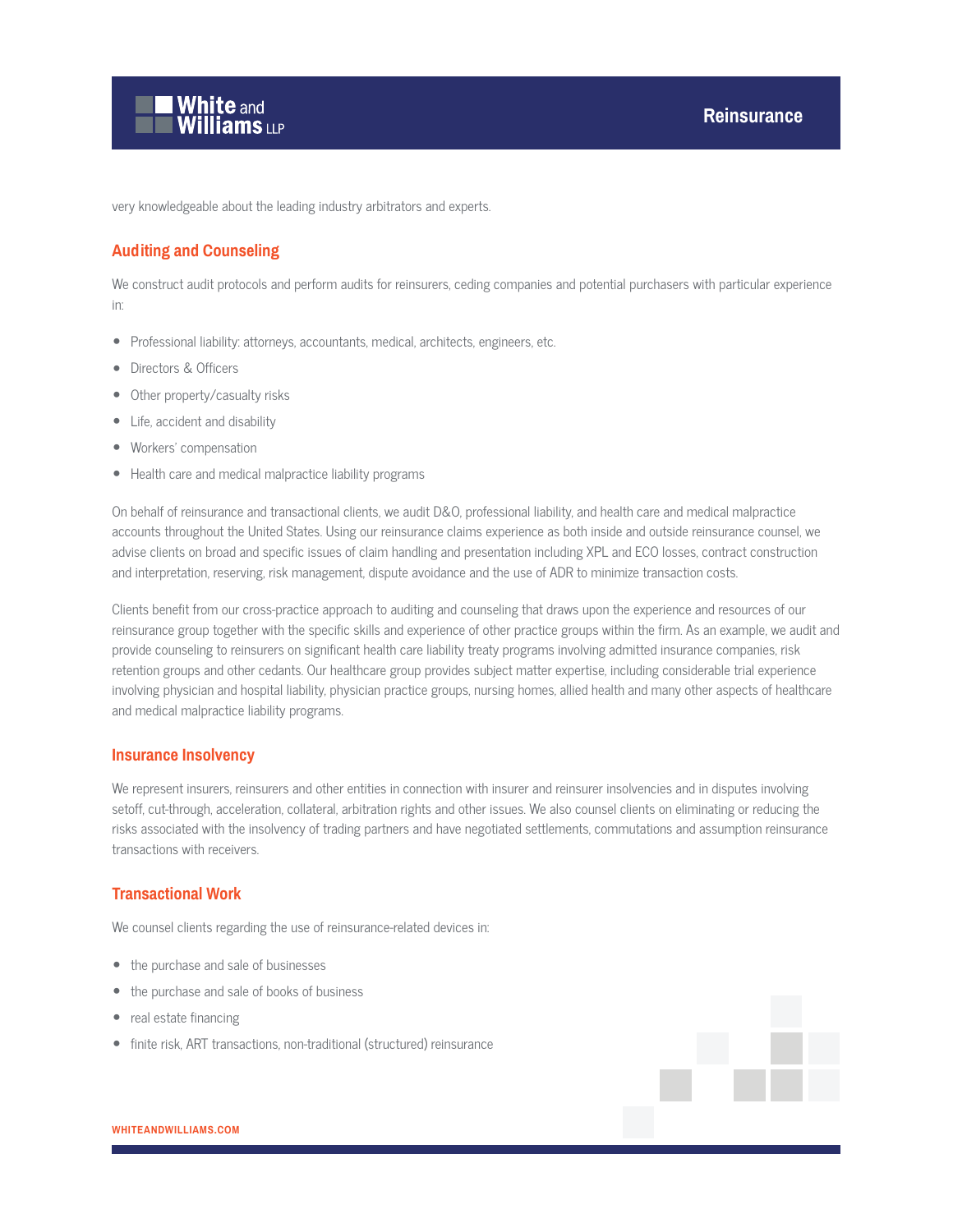

- commutations
- coinsurance, modified coinsurance and YRT agreements

We have drafted reinsurance and related contracts for life, accident and health and for property/casualty carriers to effect the transfer of books of business and portions of companies in countries across the globe. We have drafted reinsurance contracts to address risks in significant real estate transactions, to make contract language more suitable for technology exposures, to provide for new methods of risk transfer and in many other contexts.

#### **RECOGNITIONS AND AWARDS**

Since 2015, White and Williams has been recognized by Chambers USA as a leading law firm in Pennsylvania for achievements and client service in the area of insurance law. The firm is described as "a go-to firm for reinsurance disputes in Philadelphia" and is also recognized for its adroit handling of complex alternative dispute resolution cases, with clients saying "they have very formidable folk" and "provide great value."

### **REPRESENTATIVE MATTERS**

Represented ceding company in arbitration under trade credit reinsurance treaty

Successfully argued to the New York Supreme Court, Appellate Division – First Department that a reinsurer's statute of limitations defense should be decided by arbitration panel rather than the court

Arbitrated dozens of reinsurance disputes concerning the accumulation of long tail claims pursuant to "causative agency" and similar language on behalf of ceding companies

Defeated reinsurers' documentation requirements applicable to the adjustment of asbestos claims

Obtained declaratory relief in several cases establishing a protocol with respect to the adjustment of reinsurance claims on a going forward basis

Arbitrated several cases on behalf of a ceding company seeking to collect reinsurance for asbestos liabilities under a clash treaty

Represented ceding companies in defense of reinsurers' rescission claims

Arbitrated disputes involving finite risk contracts

On behalf of a reinsurer, achieved summary judgment with respect to ceding company's attempt to cede Extracontractual Obligations under an Excess of Policy Limits provision

Successfully arbitrated series of surety reinsurance disputes arising out of Enron Mahonia bonds on behalf of a ceding company

Represented ceding companies and reinsurers against companies in liquidation and confronted issues involving offsets and cut throughs

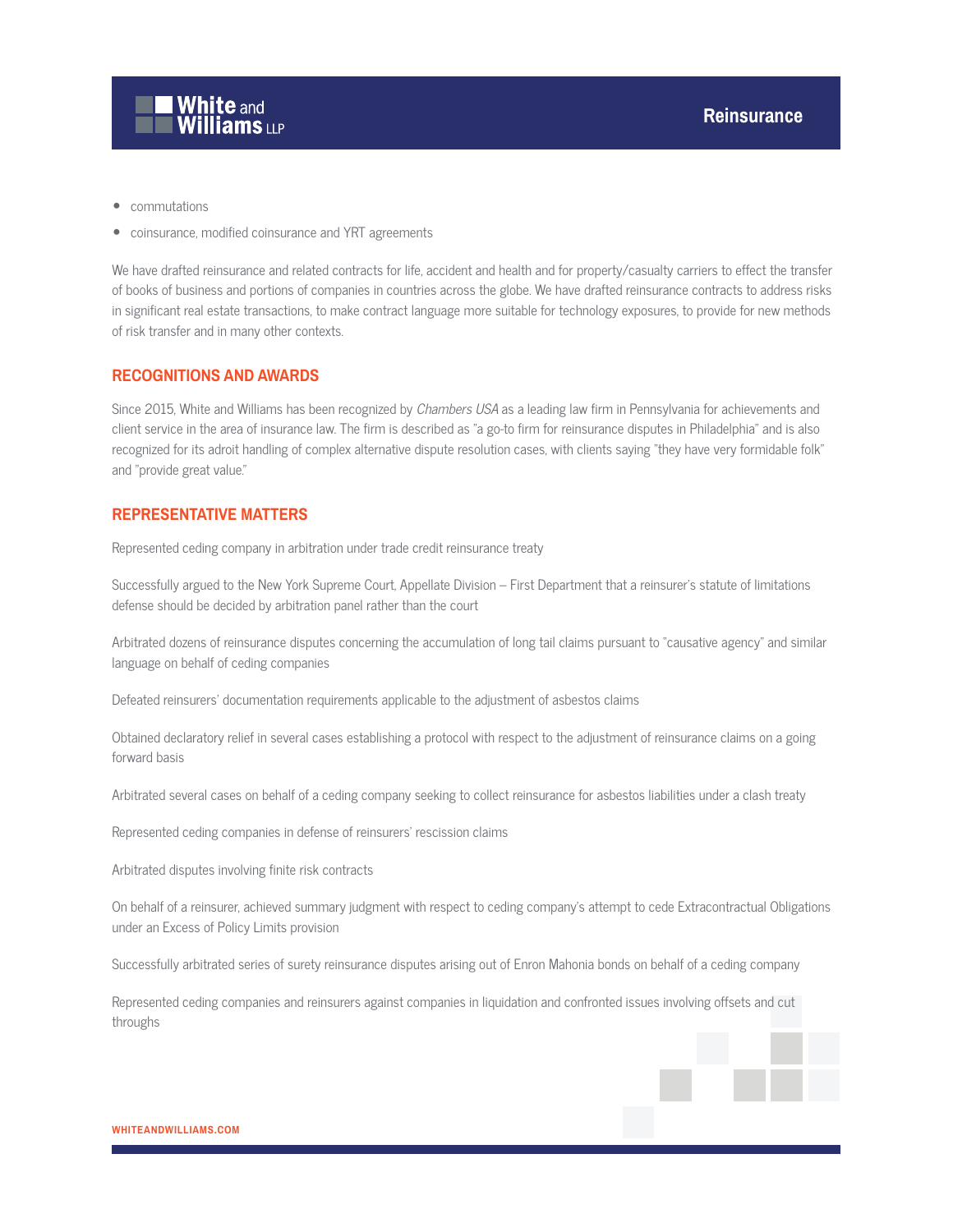# **White and Williams LLP**

## **NEWS**

Best Lawyers® Recognizes 38 White and Williams Lawyers 8.19.21

12th Annual Coverage College Features Current Trends and State of the Insurance Claims Industry 10.23.18

Congratulations 2018 DE, MA, NJ, NY and PA Super Lawyers and Rising Stars 10.18.18

Chambers USA 2018 Ranks White and Williams as a Leading Law Firm 5.10.18

White and Williams Announces Lawyer Promotions Two Lawyers Elected to Partnership and Six Associates Promoted to Counsel 1.4.18

Congratulations 2017 DE, MA, NJ, NY and PA Super Lawyers and Rising Stars 11.11.17

White and Williams Earns National "Best Law Firm" Rankings from US News 11.1.17

Chambers USA 2017 Ranks White and Williams as a Leading Law Firm 5.26.17

White and Williams Elects Four Lawyers to Partnership, Promotes Six Associates to Counsel 1.6.17

White and Williams Earns Tier 1 Rankings from U.S. News "Best Law Firms" 2017 11.1.16

White and Williams' Insurance Practice Receives Top Honors 9.22.16

Coverage College Celebrates Its 10th Anniversary 9.22.16

Chambers USA 2016 Ranks White and Williams as a Leading Law Firm 5.31.16

White and Williams Announces the Election of Five Lawyers to the Partnership and the Promotion of Five Associates to Counsel 1.14.16

White and Williams Earns "Best Law Firm" Distinction by US News and World Report 11.3.15

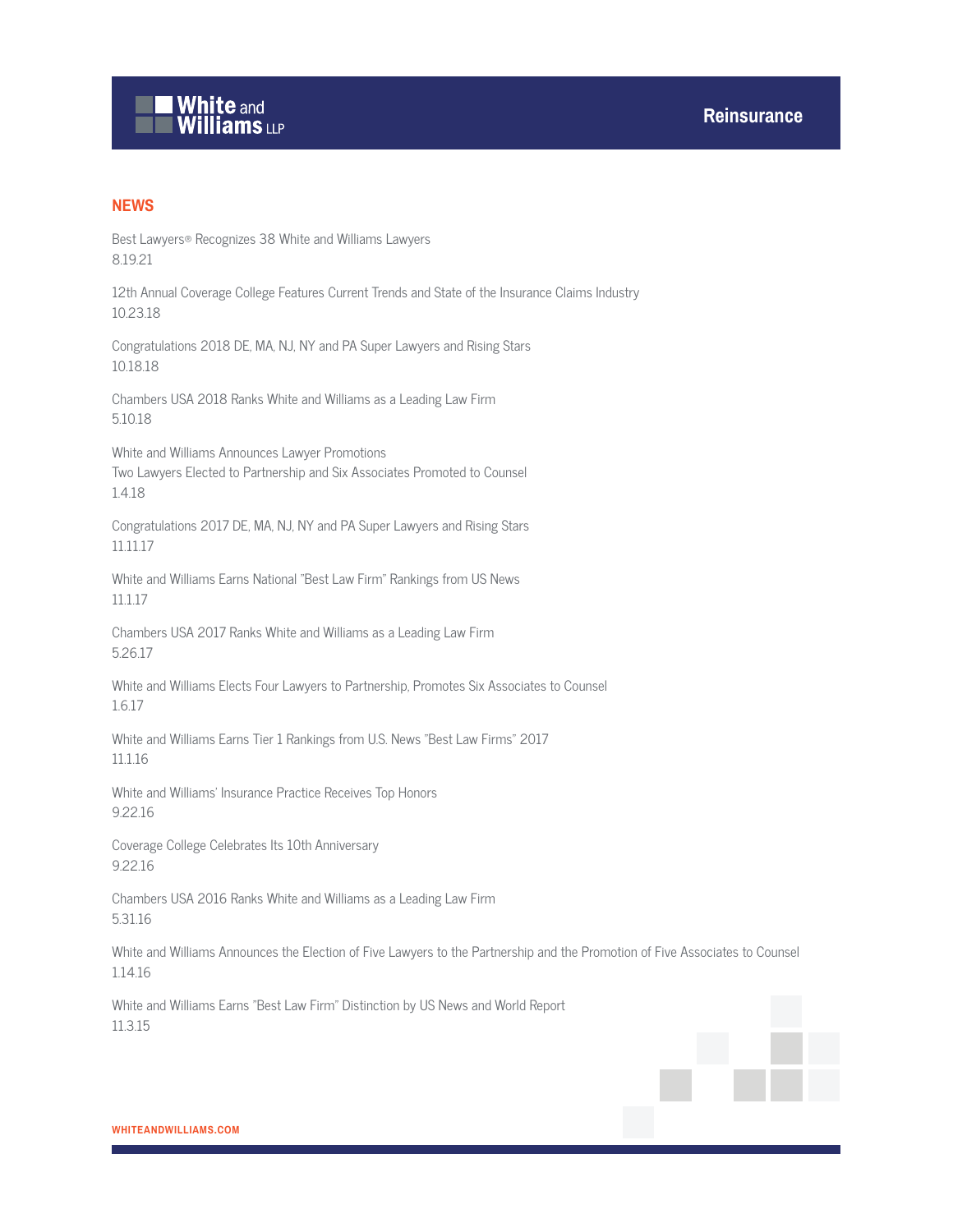

Congratulations 2015 DE, MA, NJ, NY and PA Super Lawyers and Rising Stars 10.21.15

The Ninth Annual Coverage College Features True-to-Life Case Study 10.8.15

Chambers USA 2015 Ranks White and Williams as a Leading Law Firm 5.19.15

#### **PUBLICATIONS**

Disputes Over Arbitrator Qualifications: The Northern District of California Offers Some Guidance Reinsurance Alert, 7.14.21

"But it's 2021!" Service of Motion to Vacate Via Email Found Insufficient by the Eleventh Circuit Reinsurance Alert, 5.13.21

Reinsurance Agreements and Initial Disclosures Reinsurance Alert, 4.19.21

Reinsurance Litigants May Need to Avoid Putting Their Faith in the Tort of Bad Faith Reinsurance Alert, 3.26.21

Strike and Rank – An Alternative to the Strike and Flip Umpire Selection Process Reinsurance Alert, 3.4.21

Mind On His Money and His Money On His Mind: New York District Court Judge Affirms Arbitral Award Arising Out of Dispute Over Royalties Owed to Rapper Snoop Dogg Reinsurance Alert, 2.12.21

Non-Concurrency Between Ceding Companies And Their Reinsurers For Communicable Disease Exclusions: The Next COVID-19 Shoe To Drop Mealey's(R) Emerging Insurance Disputes, 9.3.20

Non-Concurrency Between Ceding Companies and Their Reinsurers for Communicable Disease Exclusions: The Next COVID-19 Shoe to Drop Reinsurance Alert, 8.19.20

The Show Must Go On: Navigating Arbitration In The Wake Of The COVID-19 Outbreak Mealey's Emerging Insurance Disputes, 7.16.20

The Show Must Go On: Navigating Arbitration in the Wake of the COVID-19 Outbreak Reinsurance Alert, 6.5.20

Second Circuit Says Cedent Cannot Use the "Follow-the-Settlements" Doctrine to Circumvent Plain, Unambiguous Policy Provision Reinsurance Alert, 4.29.20